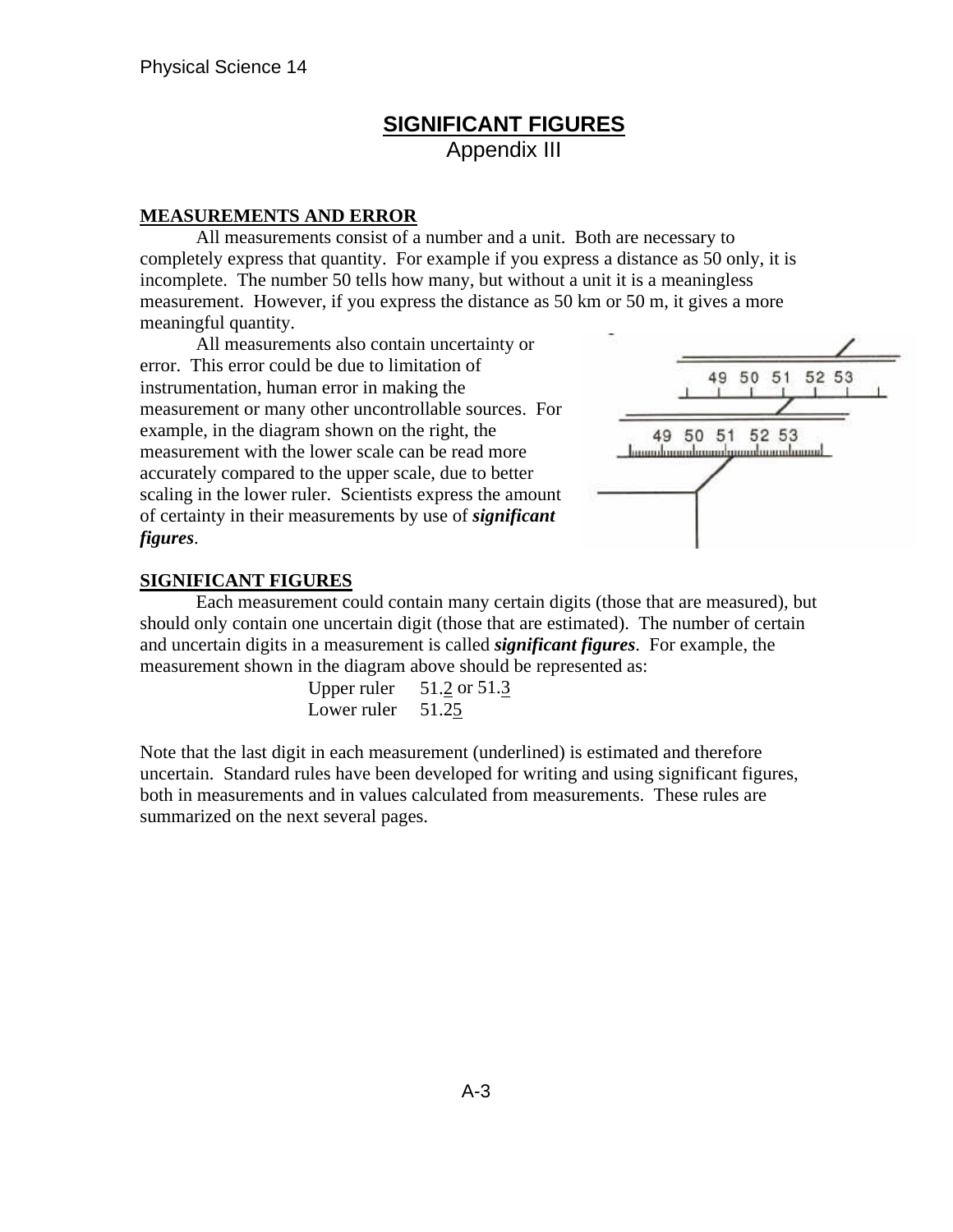# **SIGNIFICANT FIGURE RULES**

|                                                 | <b>Example</b> | Sig. Digits | <b>Scientific</b><br><b>Notation</b> |
|-------------------------------------------------|----------------|-------------|--------------------------------------|
| 1. All non-zero digits are significant.         |                |             |                                      |
|                                                 | 1.589          | 4           | $1.589 \times 10^{0}$                |
|                                                 | 0.897          | 3           | $8.97 \times 10^{-1}$                |
|                                                 | 36000          |             | $3.6 \times 10^{4}$                  |
|                                                 |                |             |                                      |
| 2. All <i>sandwiched</i> zeros are significant. |                |             |                                      |

| 13.02  | $1.302 \times 10^{1}$  |
|--------|------------------------|
| 1.0002 | $1.0002 \times 10^{0}$ |
| 0.105  | $1.05 \times 10^{-1}$  |

3. All *trailing* zero's preceded by a non-zero digit are significant.

| 5.000   | $5.000 \times 10^{0}$  |
|---------|------------------------|
| 20.000  | $2.0000 \times 10^{1}$ |
| 0.00700 | $7.00 \times 10^{-3}$  |

4. All leading zero's are not significant.

| 0067    | $6.7 \times 10^{1}$   |
|---------|-----------------------|
| 0.0003  | $3 \times 10^{-7}$    |
| 0.00506 | $5.06 \times 10^{-3}$ |

5. Zero's ending a number without a decimal point are not significant. These numbers are more properly written in scientific notation.

| 56000 | 5.6 x $10^4$       |
|-------|--------------------|
| 1360  | $1.36 \times 10^3$ |
| 2000  | $2 \times 10^4$    |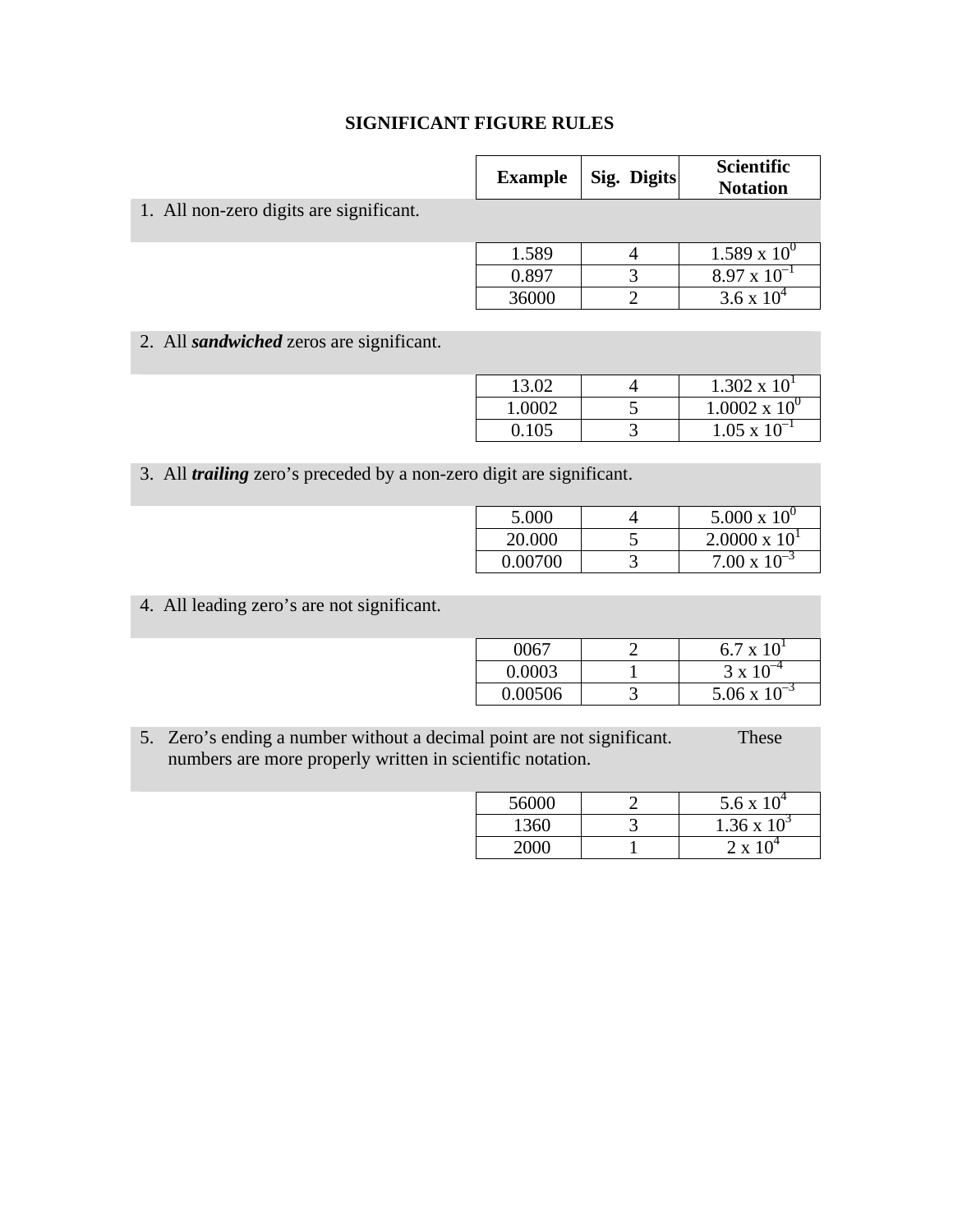## **ROUNDING OFF RULES**

1. If the last digit to be retained in a number is followed by a number less than  $5 \leq 5$ , **ROUND DOWN**.

| Round to 3 significant figures | 28.23 | rounds to | າວ າ<br>40.Z |
|--------------------------------|-------|-----------|--------------|
|                                | 570.  | rounds to | 570          |

2. If the last digit to be retained in a number is followed by a number greater than  $5$  ( $>5$ ), **ROUND UP**.

| Round to 2 significant figures | 5.998   | rounds to | 6.0    |
|--------------------------------|---------|-----------|--------|
|                                | 0.00258 | rounds to | 0.0026 |
|                                | 3.6502  | rounds to |        |

3. If the last digit to be retained in a number is followed by 5 (00000…implied), ROUND to an **EVEN NUMBER**.

| Round to 2 significant figures | 1.75   | rounds to | 1.8   |
|--------------------------------|--------|-----------|-------|
|                                | 1.050  | rounds to |       |
|                                | 1.45   | rounds to | I .4  |
|                                |        |           |       |
| Round to 4 significant figures | 67.835 | rounds to | 67.84 |
|                                | 67.885 | rounds to | 67.88 |